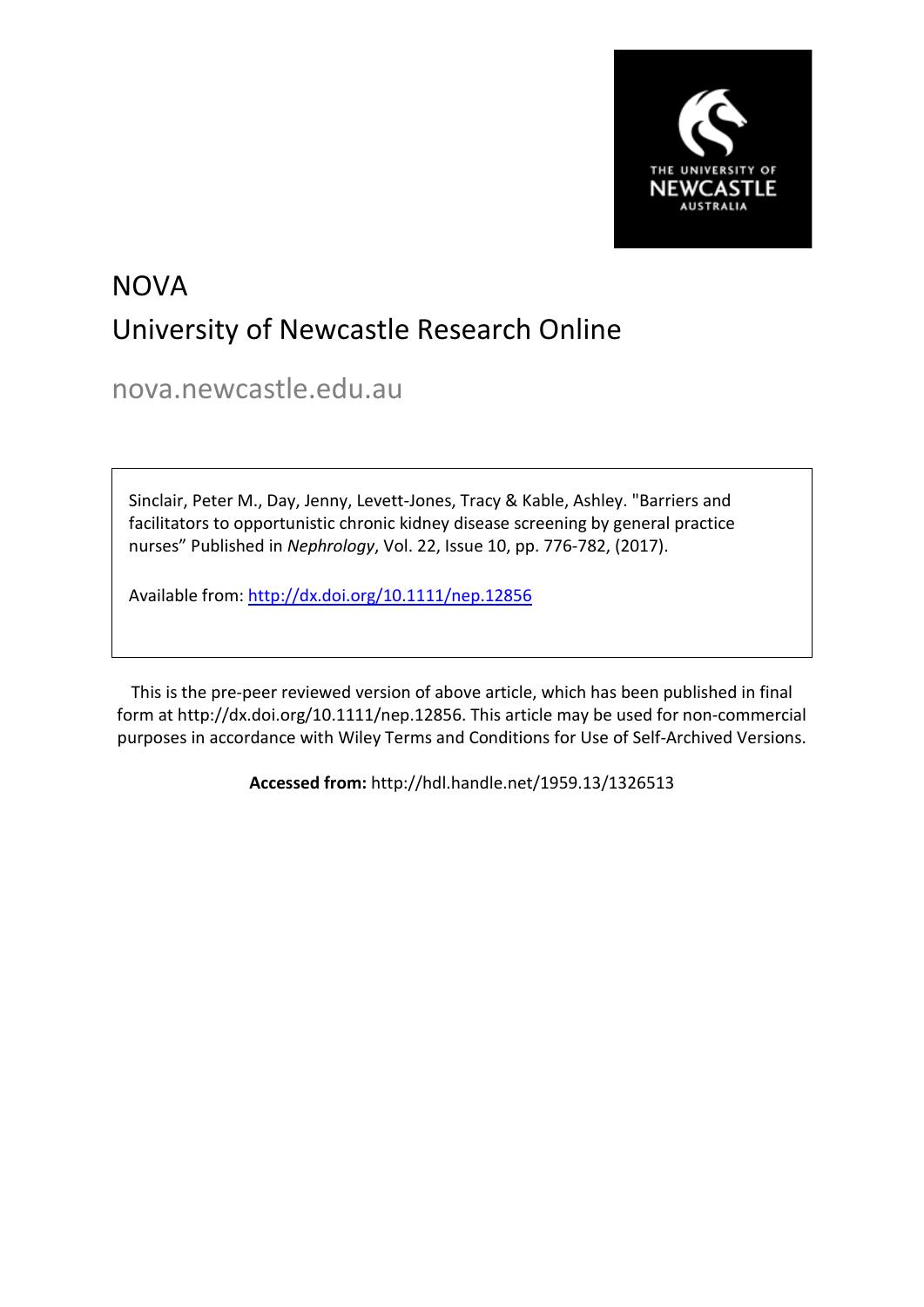#### **Introduction**

The early detection and management of Chronic Kidney Disease (CKD) by primary care providers is essential in reducing CKD related mortality and morbidity and the burden of disease on the healthcare system and people affected by this condition. <sup>1</sup> Opportunistic screening is considered the most cost-effective<sup>2</sup> and sustainable approach to the early detection of CKD in Australia.<sup>1</sup> Mass screening efforts reported in the literature,<sup>3,4</sup> have proven costly and are more likely to attract people who have a vested interest in their own health. 1 In Australia, CKD screening practices in high risk populations are currently suboptimal;<sup>5</sup> consequently, there is a need to identify ways in which opportunistic screening practices in the primary care setting can be improved.

Recent research has explored the management of CKD in the primary care setting 5-7 and the reporting of outcomes related to community, in-hospital and workplace screening programs.<sup>3,4,8</sup> Renal health professionals recommend that opportunistic screening should occur in the general practice (GP) setting, and that education relating to screening practices for healthcare professionals (HCP) needs to be improved. 1,2 There is a need to identify the most efficient and efficacious method to deliver this education. This can be achieved by identifying the barriers and facilitators to opportunistic CKD screening in the GP context.

### **Background**

Extensive research has been conducted in other specialty contexts to identify factors that prevent chronic disease screening practices from occurring, particularly in the primary care setting. Time is frequently cited as the main cause for HCP inability to undertake screening. 9- <sup>12</sup> In alcohol and nutritional screening, for example, this has been attributed to logistical issues in practice and other competing priorities facing HCP.9,11 A recent systematic review<sup>11</sup> investigating the barriers to nutritional screening identified that organisational culture strongly influenced screening practices. However, a disconnect existed between HCP beliefs and attitudes regarding screening and actual practice. Green and James (2013)<sup>11</sup> suggested that the workplace environment was crucial to the application of screening practices; so much so, that HCP may be willing to undertake screening but the workplace culture dictates whether it will actually happen. Studies that have explored barriers to screening for colorectal cancer,<sup>13</sup> gestational diabetes,<sup>14</sup> alcohol intake,<sup>9</sup> and domestic violence screening<sup>12</sup>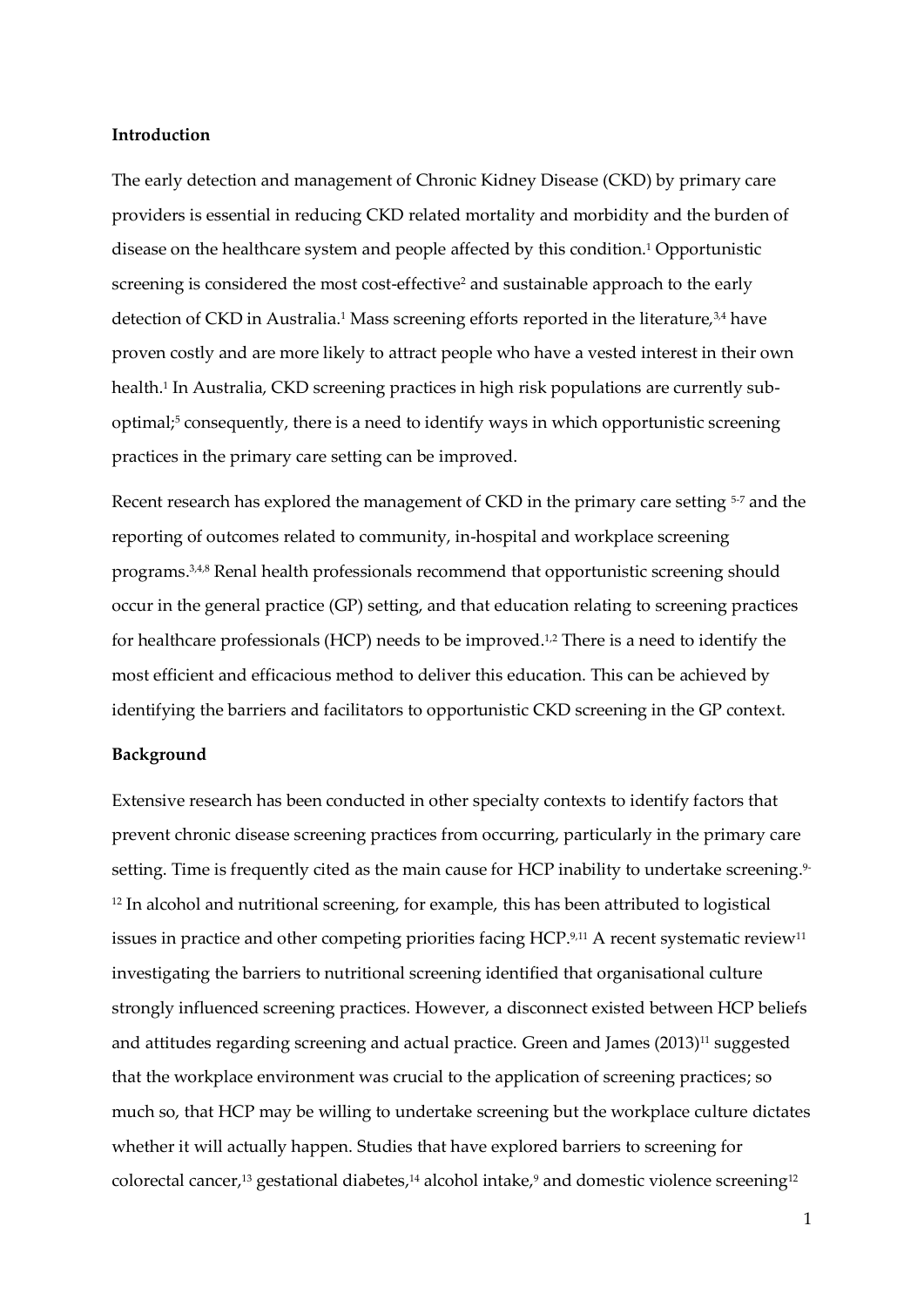have identified that HCP concerns about negative patient reactions also prevent screening practices from occurring. These concerns were also identified in the only study to date that has explored the processes underpinning CKD management in a primary care setting in the United Kingdom.<sup>6</sup>

### *General Practice Nursing in Australia*

Practice nurses are integral members of the primary care team in the general practice (GP) setting and are crucial to the success of the primary care agenda. In Australia, a GP nurse can be either an enrolled nurse (EN), usually certificate or diploma qualified; registered nurse (RN), usually degree qualified; or nurse practitioner (NP) employed in the GP. Their scope of practice is governed by their registration status (i.e. RN or EN), advanced practice roles (i.e. clinical nurse specialist), post registration credentialing and/or endorsement (i.e. NP). In some GP settings, unqualified healthcare workers such as assistants in nursing may also be employed. In a 2014 report, there was an estimated 12,322 nurses working in Australian GP; <sup>15</sup> approximately 64% of practices employ at least one nurse and, on average of 2.7 nurses are employed per GP nationally. <sup>16</sup> The role of GP nurses continues to broaden as a result of Australian federal government initiatives including incentives for employing practice nurses and the addition of Medicare Benefit Scheme (MBS) item numbers specific to nursing services that are delivered independently of the general practitioner.<sup>17</sup> However, the scope and autonomy with which GP nurses deliver preventative and health promotion services is restricted to the conditions of their employment and context of their workplace culture and practices.<sup>18</sup> Practice nurses are ideally placed to lead screening programs and collaborate with general practitioners for the early detection of CKD. <sup>4</sup> However, it is not known whether nurses working in GP settings in Australia possess the requisite knowledge and skills to lead these screening programs, or whether their scope of practice and the culture within GP settings affords them the opportunity to do so. Consequently, the study described in this paper sought to identify the behavioural (attitudinal), normative and perceived control beliefs relating to CKD opportunistic screening practices of GP nurses working in a regional area of New South Wales, Australia.

### **2. Methods**

### *2.1 Theoretical framework*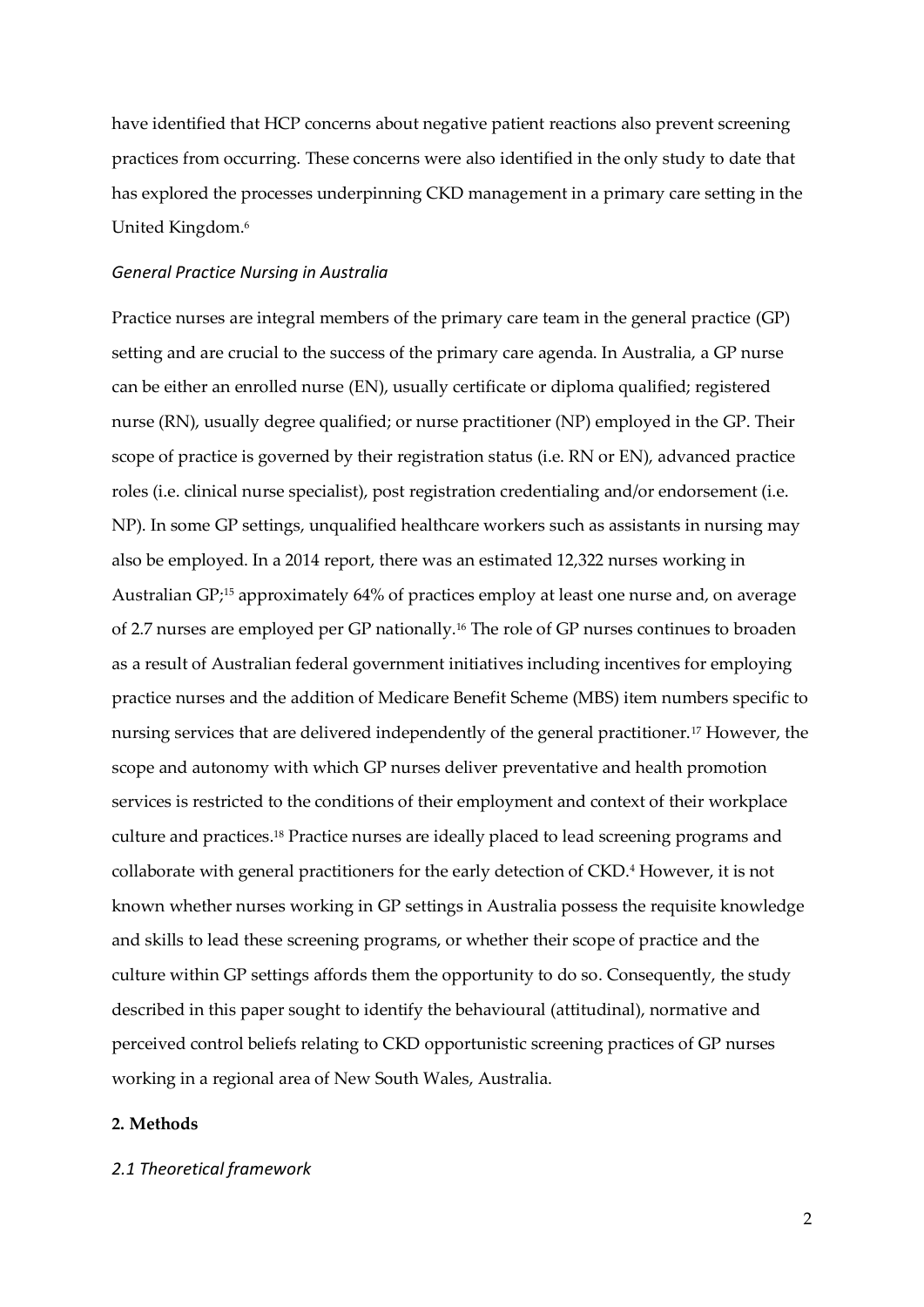The Theory of Planned Behaviour (TPB) provided the theoretical framework for the generation of data for this study. The TPB is one of the most widely applied models of determinants of behaviour change. It has been utilised to evaluate various health related behaviour change interventions including breastfeeding,<sup>19</sup> healthy eating<sup>20</sup> and physical activity.<sup>21</sup> Recently, it has been also used to evaluate the influence of e-learning interventions including medication safety,<sup>22,23</sup> university student health behaviours,<sup>24</sup> sun safety<sup>25,26</sup> and breakfast consumption.<sup>20</sup> Despite its predictive potential, there has been no published research to date using the TPB in the context of investigating the barriers and facilitators of CKD screening practices in the GP setting.

The TPB asserts that the immediate antecedent of behaviour is intention.<sup>27</sup> Intention is influenced by three predictor variables, behavioural beliefs (attitudinal), subjective norms and perceived behavioural control (PBC). Attitudes are influenced by knowledge, values and beliefs derived from experience and reflect an individual's positive or negative beliefs about performing a given behaviour, in this case opportunistic CKD screening, and whether they are in favour of carrying it out. Subjective norms relate to the individual's perception of social pressure from significant others (for example: general practitioners, practice managers, practice nurses, other practice staff, or patients) to undertake the target behaviour, and their motivation to conform to such pressure. Finally, PBC represents the degree of control the individual perceives they have over the factors that facilitate or inhibit the target behaviour. 28,29 This recognises that while an individual may have the intention to carry out a specific behaviour they also need to have the opportunity, resources and support in order to do so.<sup>30</sup> Figure 1 provides a diagrammatic representation of the relationship between behavioural beliefs, subjective norms, perceived behavioural control, intention and actual behaviour.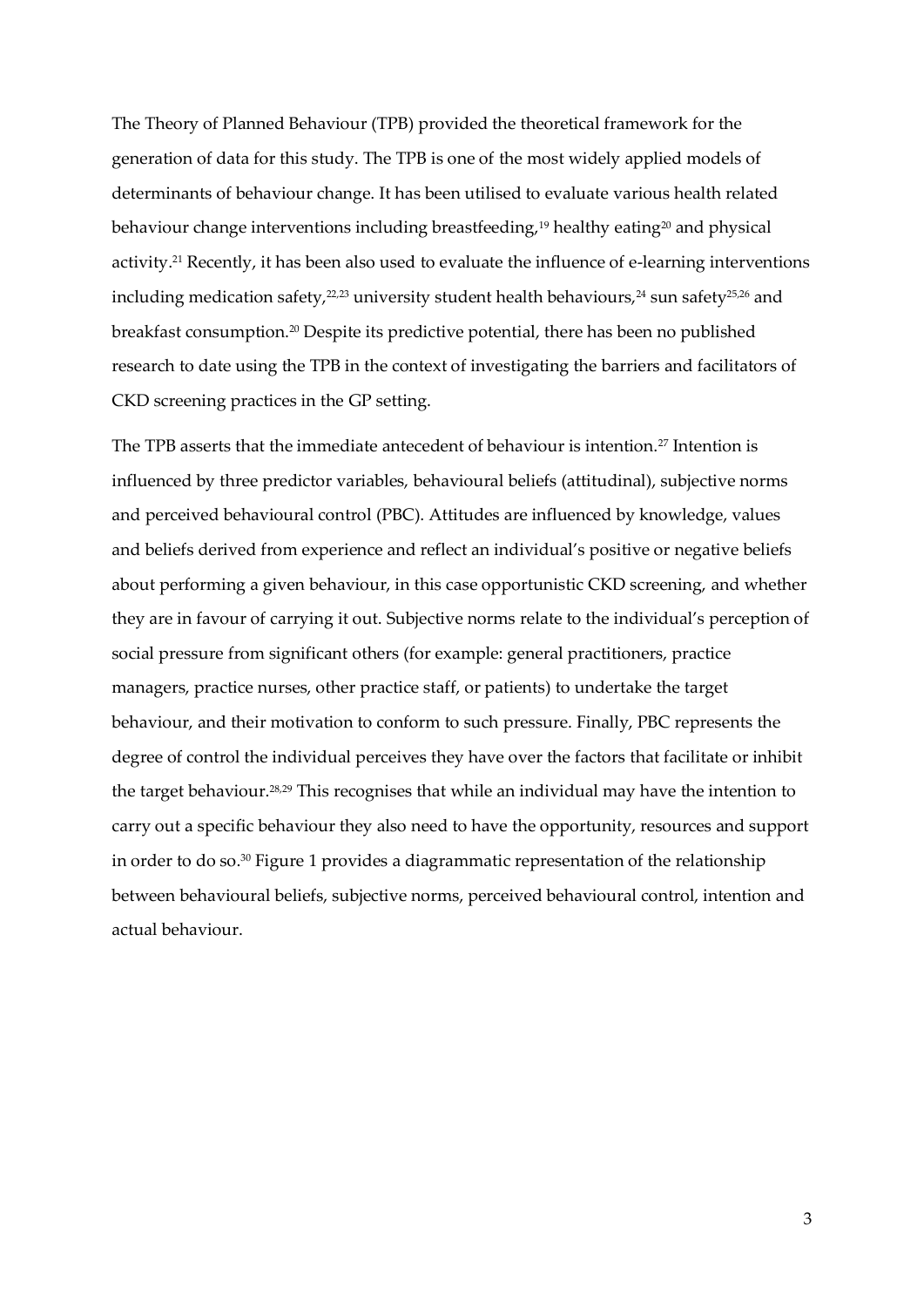

**Figure 1: The theoretical constructs of the theory of planned behaviour (Adapted from Ajzen, 2002)** *2.2 Study design*

The TPB posits that an individual's behavioural beliefs govern their attitude toward the behaviour. It further considers that an individual needs to have the opportunity, resources and support in order to execute the specified behaviour. In order to reveal the salient behavioural (attitudinal), normative and control beliefs regarding CKD screening processes in the target population, an elicitation study was conducted. <sup>31</sup> The study design was guided by the recommendations of Francis et al., (2004)<sup>29</sup> and is a method extensively utilised in research guided by the TPB. Ethics approval was granted for this research by the University of Newcastle human research ethics committee.

### *2.3 Participants and setting*

The study sample consisted of GP nurses from both small and large GP settings in the Hunter New England Health and Central Coast Primary Health Network catchment areas. Participants were eligible for the study if they were currently working as a practice nurse in GP or had worked in this role within the previous year. After institutional ethics approval was granted, participants were recruited using a snowballing sampling technique. A study recruitment notification was included in the local primary health network e-newsletter in addition to an announcement in a Facebook group regularly used by local practice nurses. A sample size of between 25-30 participants was sought. 32,33

### *2.4 Data collection*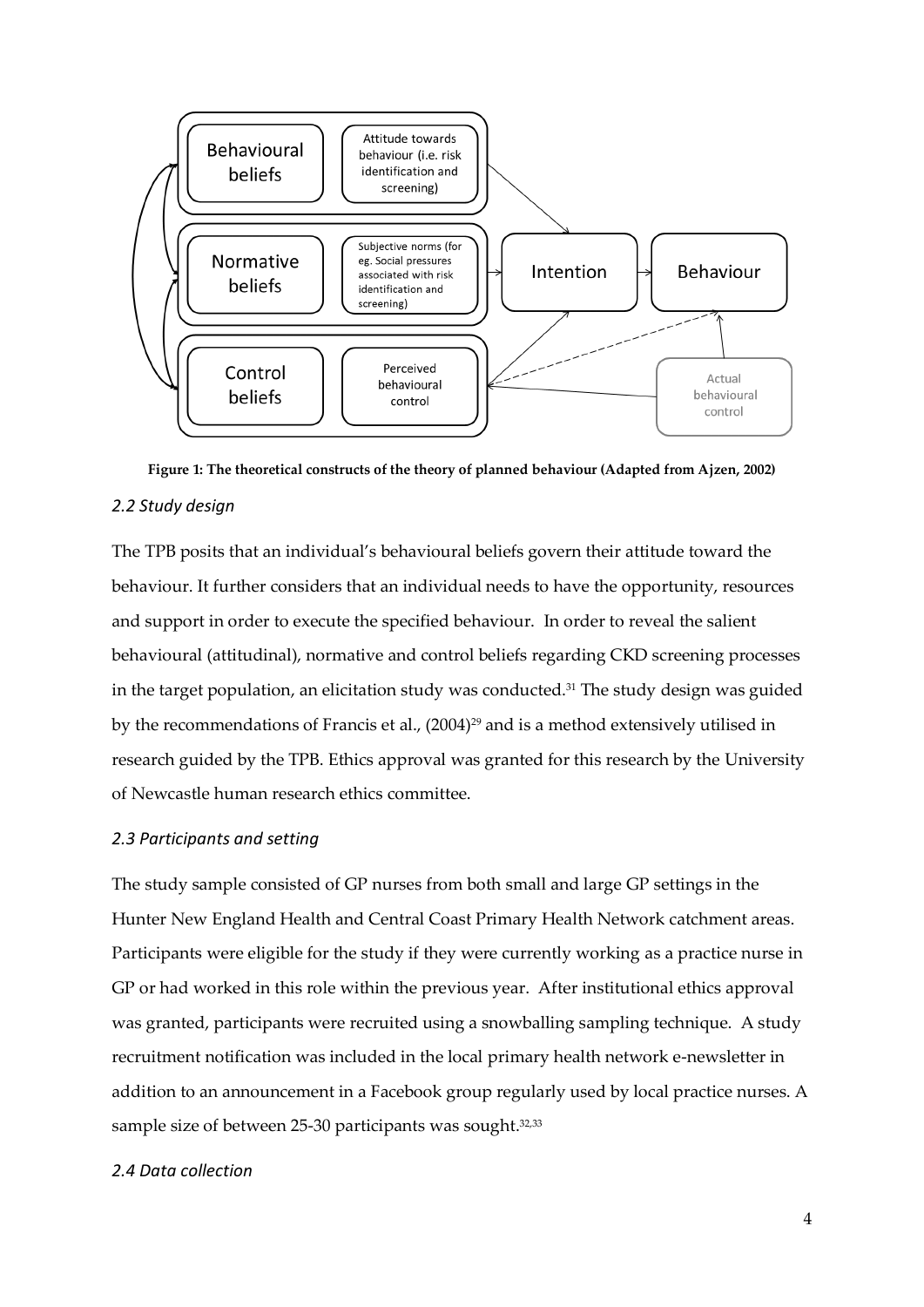An online questionnaire with eight open ended questions was utilised (The interview schedule outline is provided in Appendix S1). These questions were designed to elicit information regarding the predictor constructs of the TPB model (behavioural (attitudinal), normative and control beliefs)<sup>30</sup> as applied to opportunistic CKD screening during a nursing consultation in the GP setting. Questions were developed to determine the most frequently perceived advantages and disadvantages of performing opportunistic screening for CKD, the most important people or groups of people who would approve or disapprove of screening for CKD in the GP setting, and finally, the perceived barriers or facilitating factors which could make it easier or more difficult to adopt opportunistic CKD screening practices. Data were collected between November 2015 and March 2016 using the web-based survey tool, SurveyMonkey (SurveyMonkey Inc. Palo Alto, CA).

### *2.5 Data analysis*

Two researchers independently conducted a directed content and frequency analysis, as described by Hsieh and Shannon  $(2005)$ ,<sup>34</sup> of participant responses. A deductive process was utilised with *a-priori* coding specific to the TPB predictor variables. Responses were coded based on the similarity of words, phrases and/or concepts, and then listed in order of frequency and response percentage to identify the most salient beliefs. The research team met to review findings and identify discrepancies; and differences were resolved through discussion and negotiated consensus. The data from questions three and six were pooled with questions seven and eight to isolate challenges that participants' faced in terms of barriers and facilitators to CKD screening in their workplace.

### **3. Results**

Twenty six practice nurses participated in the study. The demographic characteristics of participants are presented in Table 1.

| Variable | Category                            | $n(\%)$             |
|----------|-------------------------------------|---------------------|
| Age      | Less than 29 years<br>$30-39$ years | 1(3.85)<br>5(19.23) |
|          | $40-49$ years                       | 10 (38.46)          |
|          | 50-59 years                         | 9(34.62)            |

<<Insert Table 1 here>>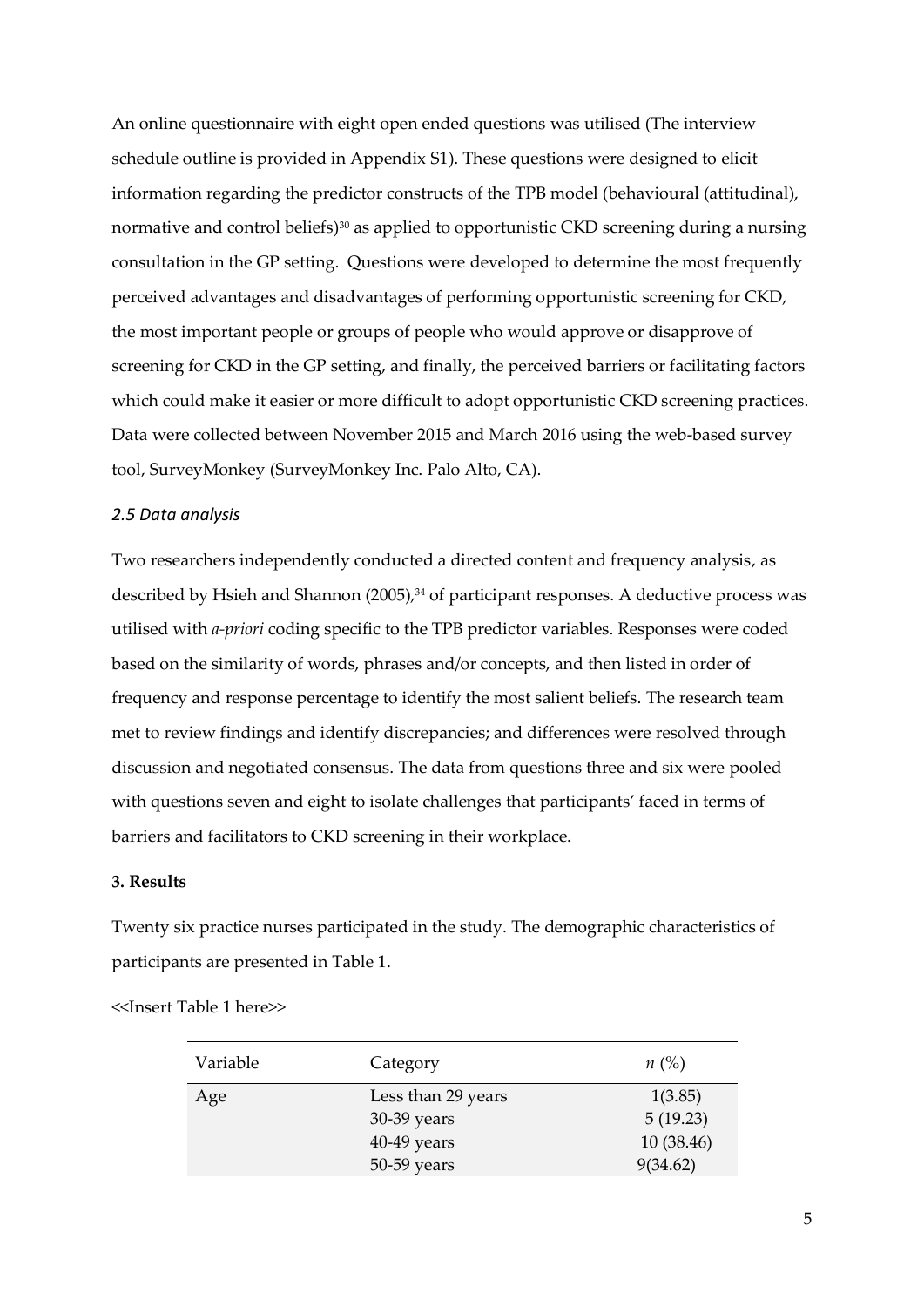|                    | Older than 60 years       | 1(3.85)   |
|--------------------|---------------------------|-----------|
| Gender             | Male                      | 1(3.85)   |
|                    | Female                    | 25(96.15) |
| Job title          | Endorsed enrolled nurse   | 1(3.85)   |
|                    | Registered nurse          | 19(73.10) |
|                    | Clinical nurse specialist | 1(3.85)   |
|                    | Nurse manager             | 2(7.70)   |
|                    | Nurse practitioner        | 3(11.50)  |
| Years working as a | 1-9 years                 | 1(3.85)   |
| nurse              | $10-19$ years             | 5(19.23)  |
|                    | $20-29$ years             | 8(30.76)  |
|                    | 30-39 years               | 10(38.46) |
|                    | 40-49 years               | 2(7.70)   |
| Years working as a | 1-4 years                 | 6(23.10)  |
| practice nurse     | 5-8 years                 | 11(42.30) |
|                    | 9-12 years                | 4(15.40)  |
|                    | $13-16$ years             | 2(7.70)   |
|                    | $17+$ years               | 3(11.50)  |

### **Table 1: Demographic characteristics of participants (n=26)**

*3.1. Behavioural (attitudinal) beliefs: Perceived advantages and disadvantages of screening for Chronic Kidney Disease during a nursing consultation*

Participants agreed that the early identification of CKD afforded the opportunity to manage the disease early, and minimise its progression and burden on the patient. This enabled participants and their colleagues to influence patients' quality of life and reduce costs associated with chronic disease management on the healthcare system. Participants also identified that the screening process created the opportunity for the nurse to increase patient awareness of kidney health and to provide preventative advice regardless of whether kidney disease was present or not. This was particularly important for patients who presented with known risk factors for CKD. The relationship with the nurse was also identified as crucial as it created a sense of trust that enabled patients to discuss their own concerns relating to their kidney health. The most frequently identified advantages of opportunistic screening for CKD by participants are presented in Table 2A, supported by participant verbatim quotes.

Participants acknowledged that practice nurses were ideally positioned to undertake screening practices with participant 13 suggesting that nurses have "more time to discuss these issues with patients than the general practitioner and can listen and engage [with] the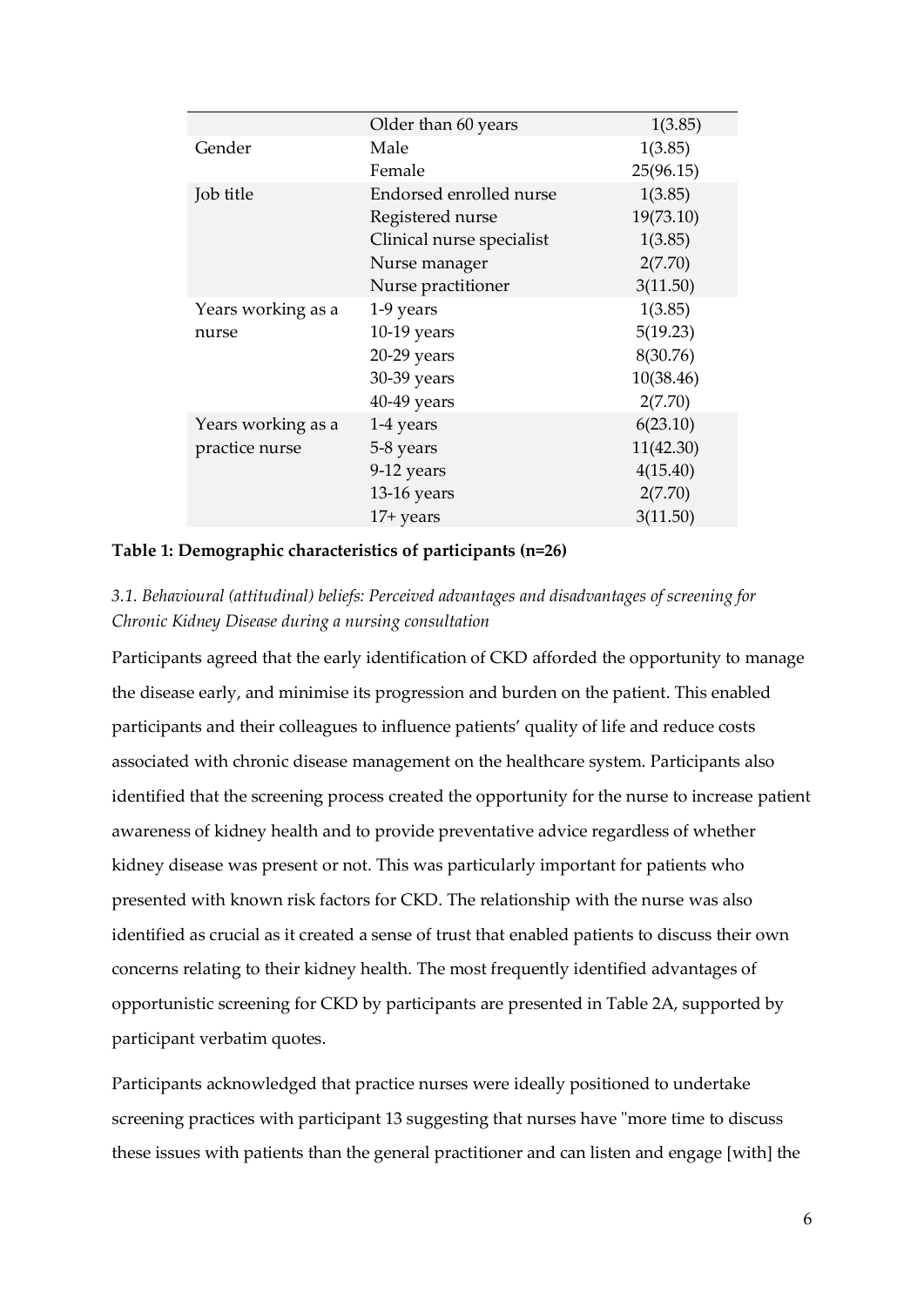patient". However some participants recognised that they had a knowledge deficit as to what constituted best practice screening for CKD.

### <<Insert Table 2A here>>

| Advantages                                | Participant quotes                                                                                                                                                                                                                                                                                                                                                                                                                                                                                                                                                | Frequency<br>$(n = 26)$ | Response<br>$\%$ |
|-------------------------------------------|-------------------------------------------------------------------------------------------------------------------------------------------------------------------------------------------------------------------------------------------------------------------------------------------------------------------------------------------------------------------------------------------------------------------------------------------------------------------------------------------------------------------------------------------------------------------|-------------------------|------------------|
| Early detection<br>and treatment          | Early diagnosis leading to better outcomes.<br>Better patient care mapping and understanding<br>of health care needs (Participant 4)<br>Early identification in order to manage chronic<br>disease early and maintain health (Participant<br>13)                                                                                                                                                                                                                                                                                                                  | 20                      | 77               |
| Reduction of<br>disease burden            | that [CKD] will be detected and treated,<br>assisting in stabilising or reducing the effects on<br>the cardiovascular system, burden on the patient<br>in terms of quality of life now and in the future<br>as well as the cost on the health care system<br>(Participant 12)<br>Nursing consults usually allow more time to<br>discuss conditions and lifestyle changes that can<br><i>improve health</i> (Participant 22)                                                                                                                                       | 16                      | 62               |
| Increased<br>awareness and<br>prevent CKD | - A nurse can provide simple advice such as eat<br>less salt or processed food, explain dehydration<br>and kidney function relationship, blood pressure<br>and kidney function relationship (Participant 7)<br>- To increase awareness and provide information<br>and education to patients about prevention of<br>CKD (Participant 19)<br>- Promoting patient awareness of kidney health.<br>Many patients with high blood pressure are<br>unaware of the link to CKD so a nursing<br>consultation is a good opportunity to educate<br>patients (Participant 21) | 9                       | 35               |

**Table 2A: Behavioural (attitudinal) beliefs - Most frequently reported advantages of screening for Chronic Kidney Disease in nursing consultations (***n=***26)**

While some participants believed there were no disadvantages to opportunistic CKD screening practices, the most frequently perceived disadvantage was the impost on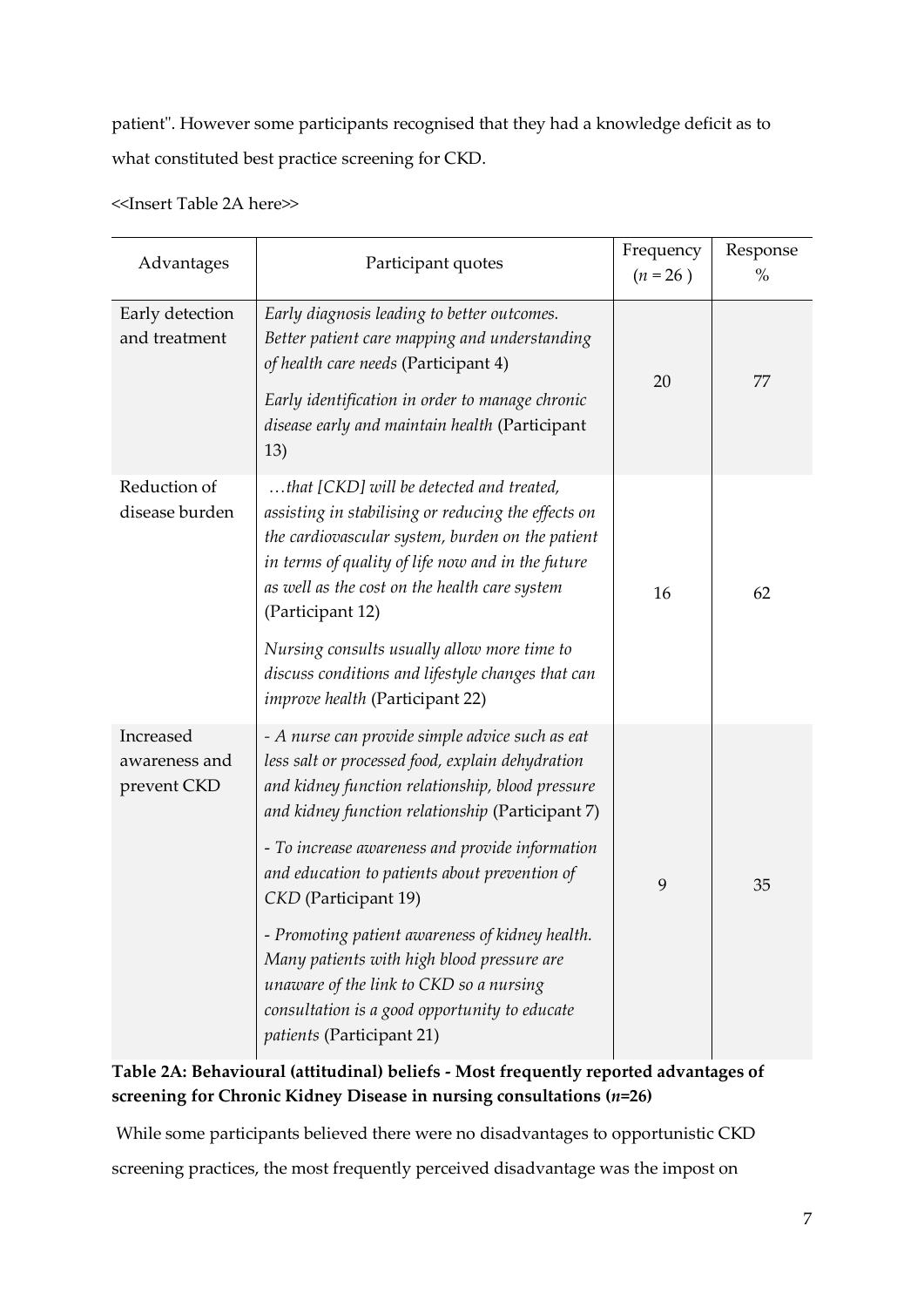consultation time and the need to manage multiple patients with competing clinical priorities. For GP nurses, the advantages of early CKD detection were balanced with what they believed to be the best use of their consultation time and the financial interests of the practice as a business. The second most frequently reported disadvantage was a concern that harm could result from opportunistic screening activities, for example through the stress caused by the identification of a new health problem or additional cost on patients with limited financial resources. Participants raised concerns that patients attending the GP setting often focus on their presenting concern, and the introduction of new issues come as a shock. In this context, opportunistic screening may increase patient anxiety and raise issues that patients were unaware of and may not be able to emotionally deal with. Some participants also identified that they lacked the necessary knowledge and/or skills to appropriately respond to patient's questions about screening and CKD, possibly reducing their ability to educate and reassure patients about screening outcomes. The most frequently reported disadvantages of CKD screening are reported in table 2B with participant quotes.

| Disadvantages                                          | Supportive quotes (Participant number)                                                                                                                                                                                                                                                                                                                | Frequency<br>$(n = 26)$ | Response<br>$\%$ |
|--------------------------------------------------------|-------------------------------------------------------------------------------------------------------------------------------------------------------------------------------------------------------------------------------------------------------------------------------------------------------------------------------------------------------|-------------------------|------------------|
| Impost on time<br>and competing<br>clinical priorities | with so many other conditions and the acute<br>nature of when patients are often present (that)<br>there are often minimal opportunities to<br>screening for anything other than the incident<br>(or condition) that is directly presented for<br>(Participant 1)<br>Time consuming when nursing staff are<br><i>pressed for time</i> (Participant 4) | 11                      | 42               |
| No disadvantages                                       | There are never any disadvantages about<br>screening for any chronic disease<br>(Participant 19)                                                                                                                                                                                                                                                      | 9                       | 35               |
| Threat of patient<br>harm (stress and<br>financial)    | patients' not really able to cope with<br>diagnosis (Participant 3)<br>Cost to patient if not bulk billed and further<br>testing <i>i.e.</i> blood tests (Participant 4)                                                                                                                                                                              | 8                       | 31               |

<<Insert Table 2B here>>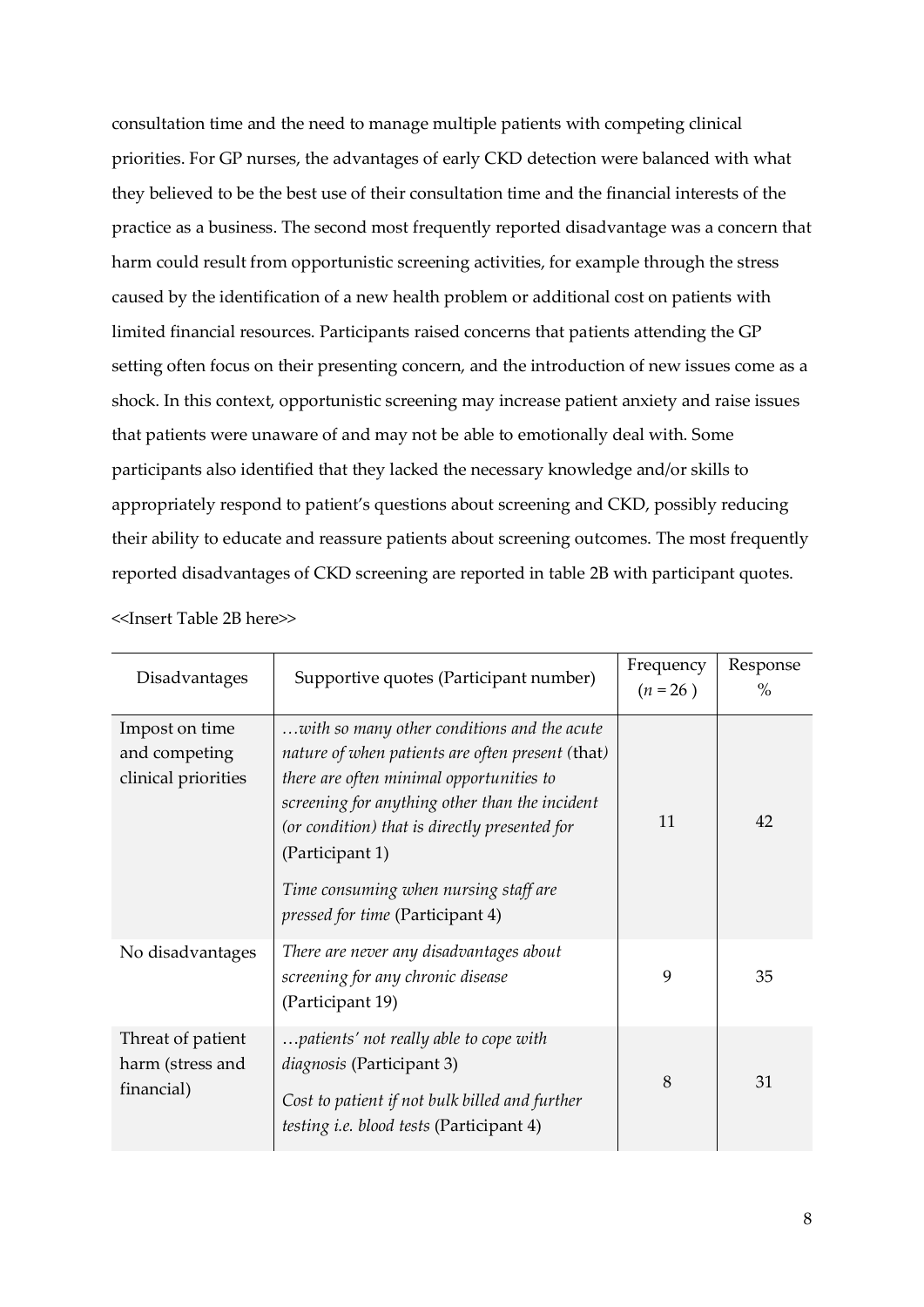|                | Knowledge and/or $ $ Lack of nurse knowledge to answer questions |   |  |
|----------------|------------------------------------------------------------------|---|--|
| skills deficit | [asked] by patient (Participant 9)                               |   |  |
| identified     | $\vert$ [I am] not sure what screening to do                     | 4 |  |
|                | (Participant 11)                                                 |   |  |

### **Table 2B: Behavioural (attitudinal beliefs) - Most frequently reported disadvantages of screening for Chronic Kidney Disease (***n=***26)**

*3.2. Normative beliefs: Individuals or groups perceived to approve and disapprove of screening for Chronic Kidney Disease during a nursing consultation*

Participants reported that they perceived general practitioners and patients to hold differing normative beliefs about who should be screening for CKD in the GP setting. Positive beliefs were most frequent and supported the inclusion of CKD screening as a component of the GP nurse role, acknowledging nursing contributions to preventative health, comprehensive patient assessment, and care of patients with chronic conditions. However, when participants believed that doctors felt that screening was their responsibility only, these negative beliefs translated into constraints on the nurse's role which prevented them from screening for CKD during consultations. Participant 15 summed this up by stating "some general practitioners do not believe the nurse should be screening or consulting with patients as they believe that it is their role, not the nurses". Whilst participants valued CKD screening and considered that it had a place in their nursing consultations, they believed the authority to enact this screening was held by general practitioners. Beliefs about the exercise of medical authority and supervision negatively impacted on nurse's role autonomy and their screening practices for CKD.

Similarly, the ability of practice nurses to enact CKD screening was, in part, determined by their perceptions of patients' normative beliefs. The notion that patients may 'disapprove' of the nurse undertaking screening practices was highlighted with the suggestion, again by participant 15, that "some patients believe it is their doctor's role to discuss their health concerns, rather than the nurse who is only there to perform basic care". Together with negative beliefs about screening as a nursing role, participants believed that the financial management of the practice as a business constrained their role in screening and impacted their role autonomy in some settings. They believed an absence of activity based funding, through item numbers for CKD screening in the Medical Benefit Schedule (MBS), meant that some nurses were unable to attract remuneration for the time they spent with patients for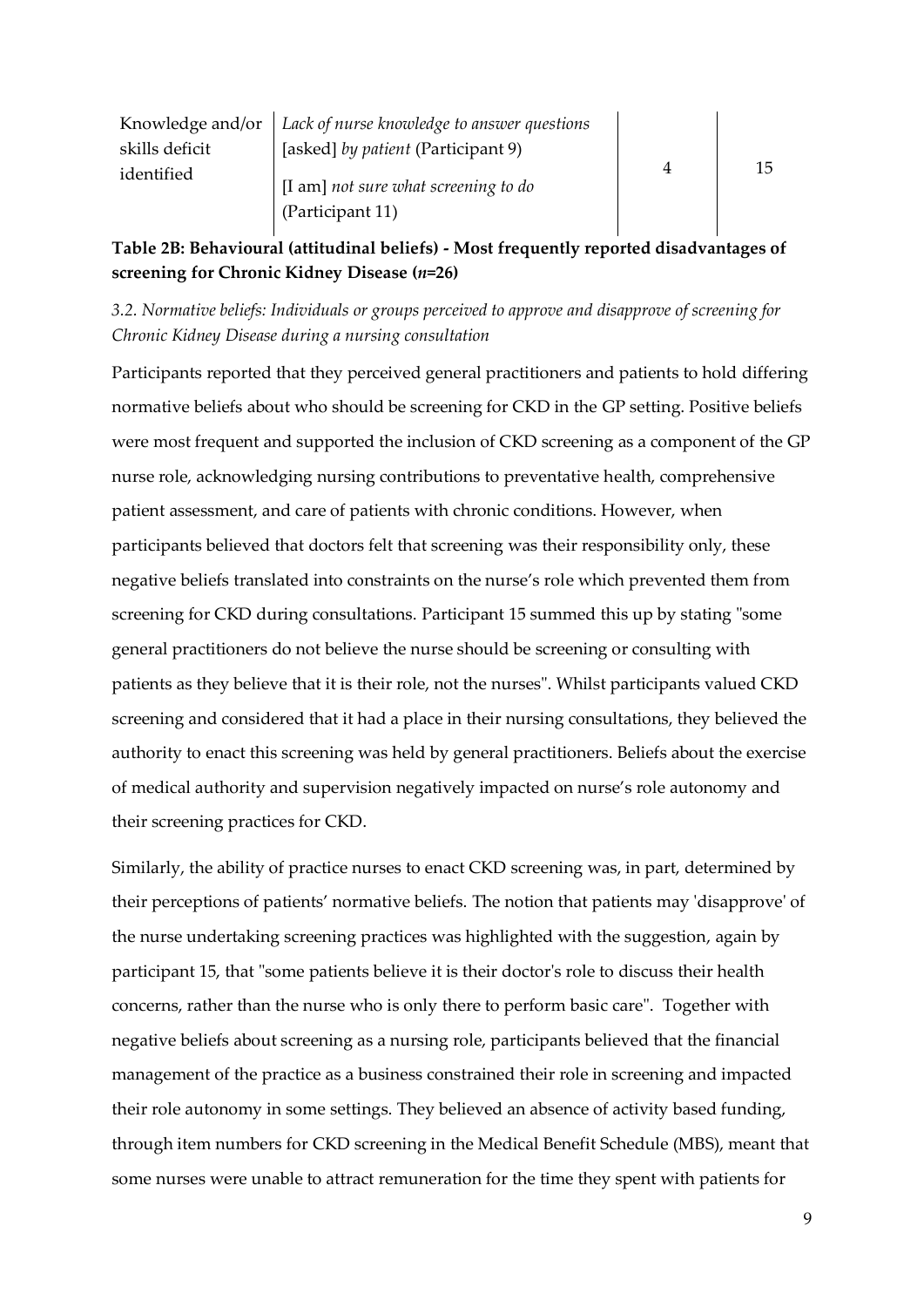screening purposes. Without this remuneration their work was viewed as unfunded which detracted from the financial sustainability of the practice. The most frequently reported social supports and pressures on CKD screening are reported in Tables 3A and 3B.

|                                                      | Frequency                                                                                              | Response |
|------------------------------------------------------|--------------------------------------------------------------------------------------------------------|----------|
| Supportive quotes (Participant number)               | $(n = 24)$                                                                                             | $\%$     |
|                                                      |                                                                                                        |          |
| Doctors are pro nursing assessment if it provides    |                                                                                                        |          |
| data for clinical decision making (Participant 2)    |                                                                                                        |          |
|                                                      | 18                                                                                                     | 75       |
|                                                      |                                                                                                        |          |
| care (Participant 20)                                |                                                                                                        |          |
| Patients and doctors approve of early identification |                                                                                                        |          |
| of disease and improved patient outcomes             | 7                                                                                                      | 29       |
| (Participant 19)                                     |                                                                                                        |          |
|                                                      | Some GP's welcome the nurses role in screening<br>for chronic diseases and in the role of preventative |          |

<<Insert Tables 3A & 3B here>>

## **Table 3A: Normative beliefs - Most frequently reported individuals or groups perceived to approve of screening for Chronic Kidney Disease (***n=***24)**

| Perceived<br>social pressures            | Supportive quotes (Participant number)                                                                                                                                                                                                                                                                                                                                                                                                                                                 | Frequency<br>$(n = 24)$ | Response<br>$\%$ |
|------------------------------------------|----------------------------------------------------------------------------------------------------------------------------------------------------------------------------------------------------------------------------------------------------------------------------------------------------------------------------------------------------------------------------------------------------------------------------------------------------------------------------------------|-------------------------|------------------|
| Activity based<br>funding model<br>(MBS) | Screening activity for any chronic disease is not<br>Medicare rebatable so therefore not economical use<br>of nursing time (Participant 2)<br>With no specific item number associated with<br>screening activities, it does not get the time<br>required allocated to the task (Participant 24)                                                                                                                                                                                        | 13                      | 54               |
| Medically<br>defined roles               | Some general practitioners practising do not<br>believe the nurse should be screening or consulting<br>with patients as they believe that it is their role,<br>not the nurses. Some patients believe it is their<br>doctor's role to discuss their health concerns,<br>rather than the nurse who is only there to perform<br>basic care (Participant 15)<br>Older doctors who are a little set in their ways may<br>not approve, they regard it as a doctor's job!<br>(Participant 18) | 10                      | 42               |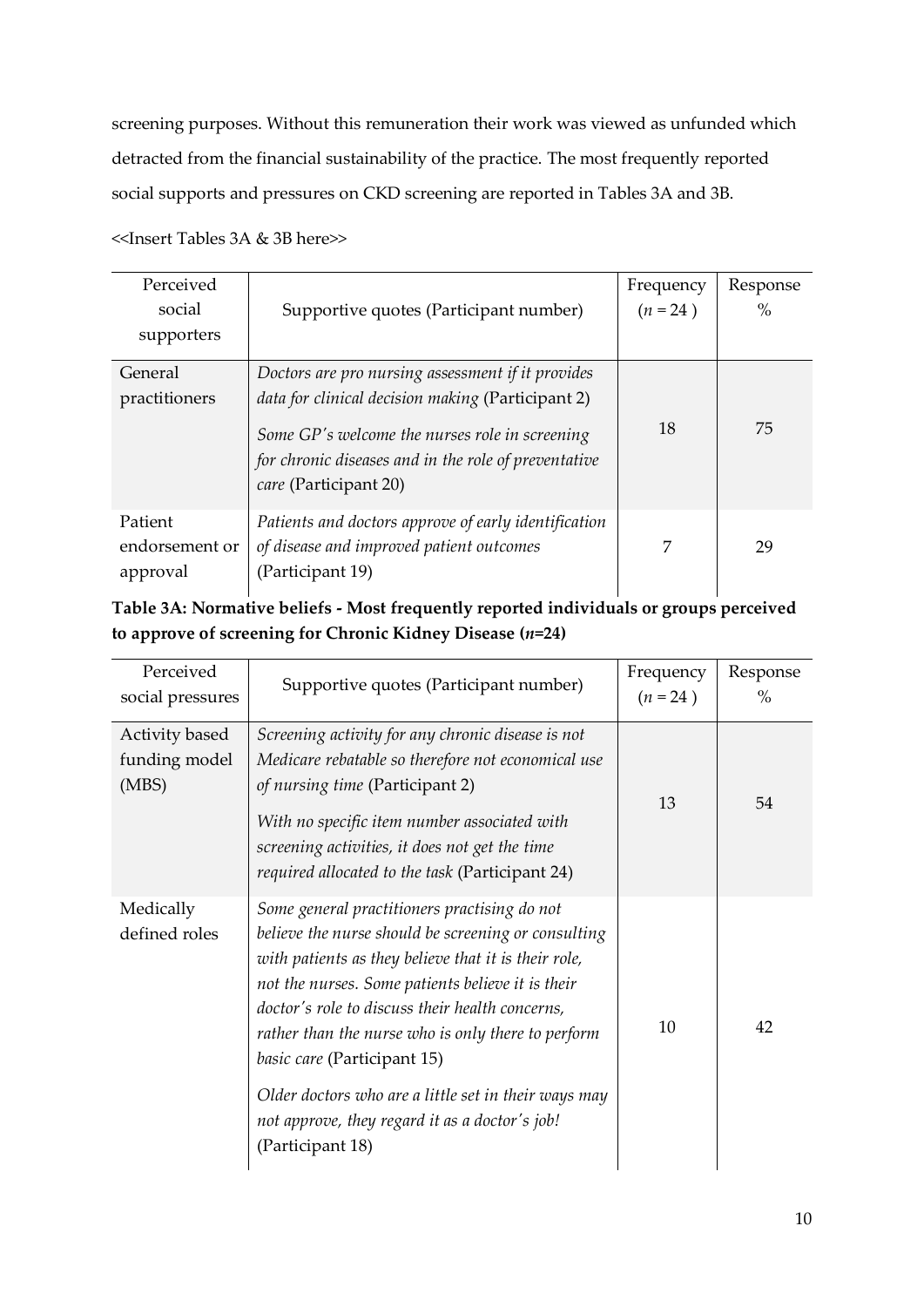|              | The surgery is so busy and there are not enough<br>nurses to perform screenings as well as the other<br>roles they are employed to do such as<br>immunisations, ECG's, wound dressings etc.<br>(Participant 22)                                                                                                                         |   |    |
|--------------|-----------------------------------------------------------------------------------------------------------------------------------------------------------------------------------------------------------------------------------------------------------------------------------------------------------------------------------------|---|----|
| The business | The practice as a whole has to financially survive<br>in a hostile Medicare environment, additional<br>unfunded services, regardless of patient benefit, are<br><i>difficult to justify</i> (Participant 1)<br>I work in a bulk billing practice, therefore I am<br>limited in the item numbers that I can bill for<br>(Participant 13) | 7 | 29 |

**Table 3B: Normative beliefs - Most frequently reported individuals or groups perceived to disapprove of screening for Chronic Kidney Disease (***n=***24)**

*3.3. Control beliefs: Enablers and barriers to screening for Chronic Kidney Disease during a nursing consultation*

The presence of funded population specific screening protocols or initiatives were identified by participants as business related factors that enabled opportunistic CKD screening to occur. Factors relating to the patient were the presence of known risk factors for CKD and the nurse-patient relationship. Participants highlighted that if their workplace had funded protocols or initiatives such as nurse led chronic disease management clinics, screening was more likely to occur. In these cases, screening opportunities were directly enhanced through provision of financial reimbursement, via the MBS, for the cost of service provision. For example, according to Participant 25 there are "MBS item numbers for the 45-49 year-old health assessment, diabetes cycle of care, and the over 75 year old health assessment". Participant 19 further reiterated that "nurse led chronic disease clinics foster screening [practices] as we always take a history, measure BP, order bloods and urine for all patients. The active promotion of the 45- 49 year-old health assessment [also] helps with early detection." Software used for clinical practice management also acted as a facilitator, but only for practice nurses whose workplaces operated practice based chronic disease management clinics.

Participants reported several barriers to nurse screening for CKD, the most frequent being unfunded clinical time and funded clinical priorities. This emphasis is summed up by participant 17 who wrote "the number one barrier is time, because in … time is money and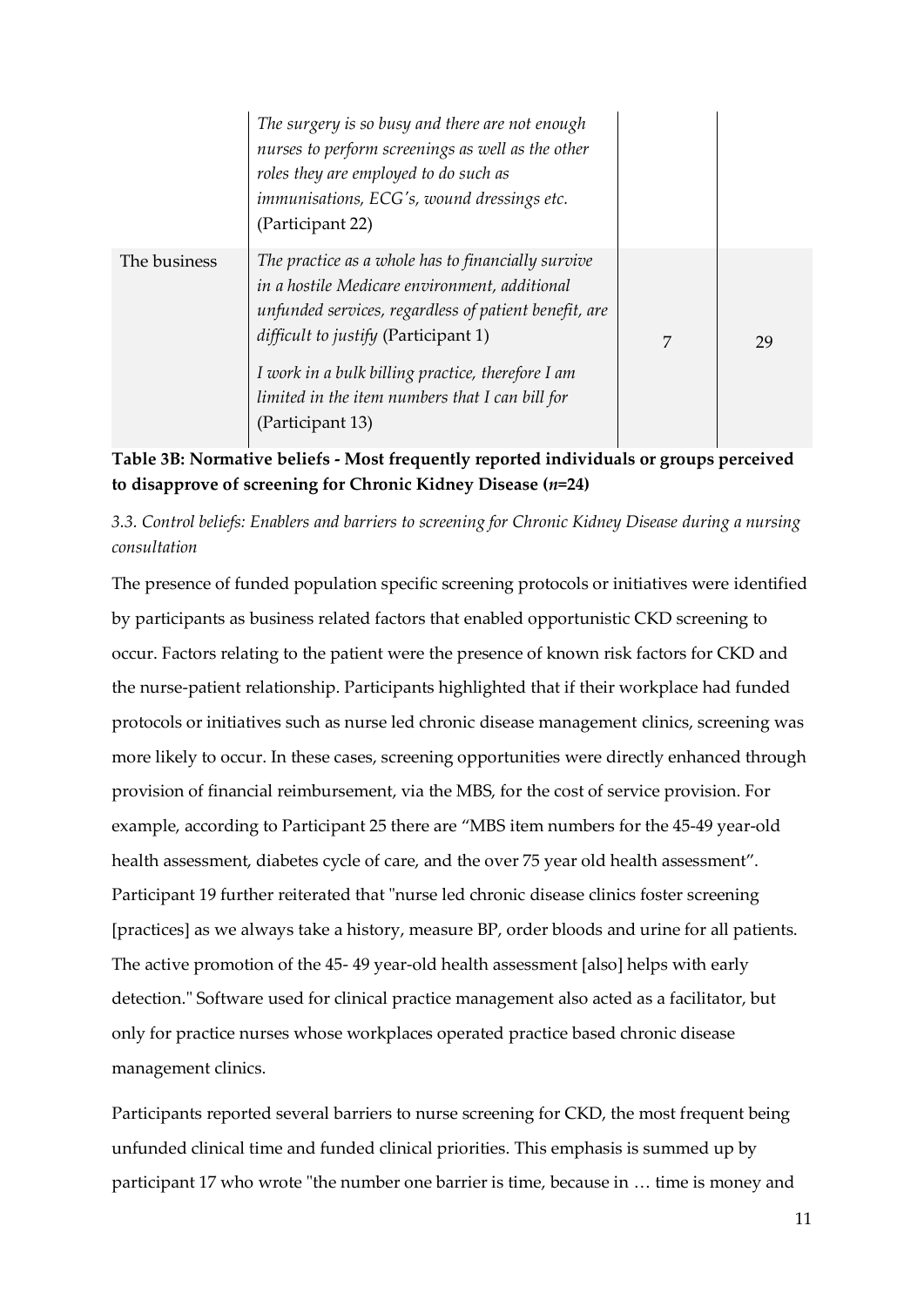with no specific MBS item number associated with screening activities, it does not get the time required allocated to the task". The perception that the setting business model was 'financial return for service provision', had a major impact on the role of practice nurses in CKD screening. The impact on the patient was also identified on several levels including patient reluctance to undertake screening procedures, particularly when they were not related to the presenting complaint. The most frequently reported enablers and barriers to CKD screening are reported in Table 4.

<<Insert Table 4 here>>

| Enablers                                                                                                      | Response<br>$\%$ | <b>Barriers</b>                                     | Response<br>$\%$ |
|---------------------------------------------------------------------------------------------------------------|------------------|-----------------------------------------------------|------------------|
| Funded Existing screening<br>protocols or initiatives in the<br>setting (45-49 year-old health<br>assessment) | 65               | Unfunded time versus<br>competing funded priorities | 80               |
| Presence of known risk factors                                                                                | 35               | Lack of Medicare item number                        | 60               |
| Relationship with patients                                                                                    | 15               | Impact on patient                                   | 40               |
|                                                                                                               |                  | Practice business rules                             | 36               |

### **Table 4: Perceived behavioural control - Most frequently reported factors that enable or prevent screening for Chronic Kidney Disease in the general practice setting (***n=***26)**

### **Discussion**

Using the TPB as a guiding theoretical framework, this study has provided insights into the salient beliefs of nurses working in GP settings in regional New South Wales, Australia, regarding CKD screening practices.

### *Behavioural (attitudinal) beliefs*

GP nurse attitudes towards opportunistic CKD screening were positive overall and reflected their belief that they were ideally placed to undertake CKD screening during consultations, a finding that is contrary to previous primary care screening studies.<sup>14,35</sup> Screening was seen to be essential for improved patient awareness of CKD, kidney disease prevention, early disease detection and treatment, and reduced burden of kidney disease on patients. These beliefs are consistent with the key kidney health screening and prevention policies and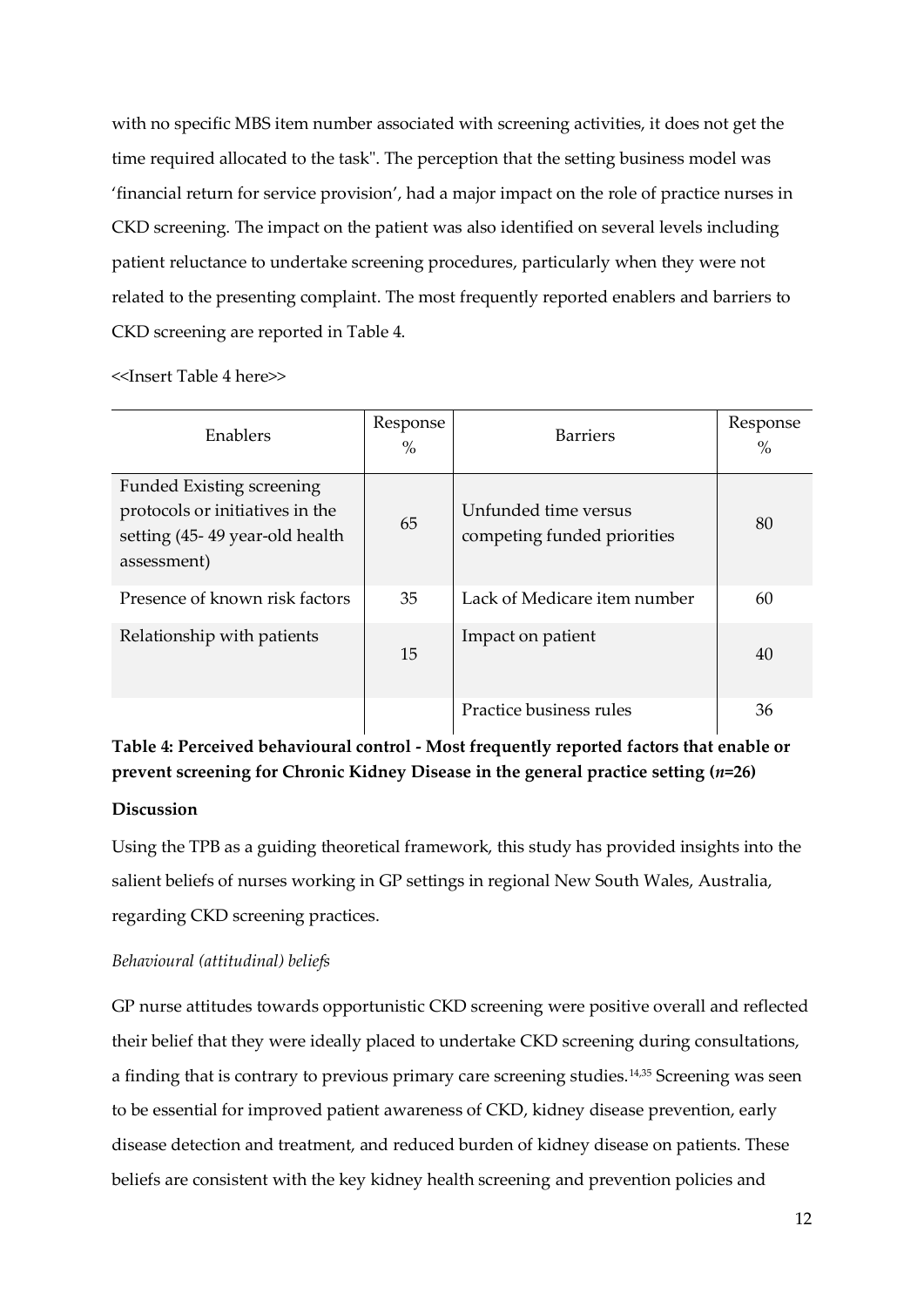guidelines at state and national levels.<sup>36,37</sup> These findings reflect a fundamental appreciation and understanding of preventative health strategies, and that GP nurses have a legitimate role to play across all phases of patient management in primary care. However, GP nurse beliefs relating to opportunistic CKD screening also reflect concerns about patient welfare, particularly relating to personal and financial stressors that may be associated with screening practices. Similar dilemmas have also been reported in primary health care based alcohol,<sup>9</sup> gestational diabetes,<sup>14</sup> colorectal cancer<sup>13</sup> and domestic violence<sup>12</sup> screening. In the current study, it was important to GP nurses that screening imposed no financial burden on the patient, and that consideration be given to the potential impact on the patient in the eventuality of a positive CKD screening outcome. These findings are consistent with Blakeman et al's (2012)<sup>6</sup> findings about CKD screening in primary care settings in the UK, whereby general practitioners and practice nurses voiced concerns about possible negative patient reactions associated with the diagnosis of CKD. In the current study participants acknowledged that CKD screening required a depth of knowledge and specific skills to ensure screening was conducted accurately and that correct patient advice was provided during the consultation. These beliefs reflect the specialist knowledge base required in the GP nurse role.<sup>38</sup>

Participants' beliefs about the advantages of opportunistic screening for CKD conflicted with their beliefs about the availability of time for screening during nursing consultations. They acknowledged that competing clinical demands and priorities within the practice setting, from multiple patients presenting with conditions of varying acuity, limited the time available to undertake screening and that, in this busy setting, they often focused on the patient's presenting health issues. This tension between what GP nurses know to be beneficial and what is realistic in practice has also been reported in nutritional screening practices in primary care<sup>11</sup> whereby the workplace environment influences the application of practice.

### *Normative beliefs*

Participants identified that overall, general practitioners were in favour of opportunistic CKD screening where indicated. However, some participants believed that certain general practitioners held more traditional views of nursing roles and were not in favour of

13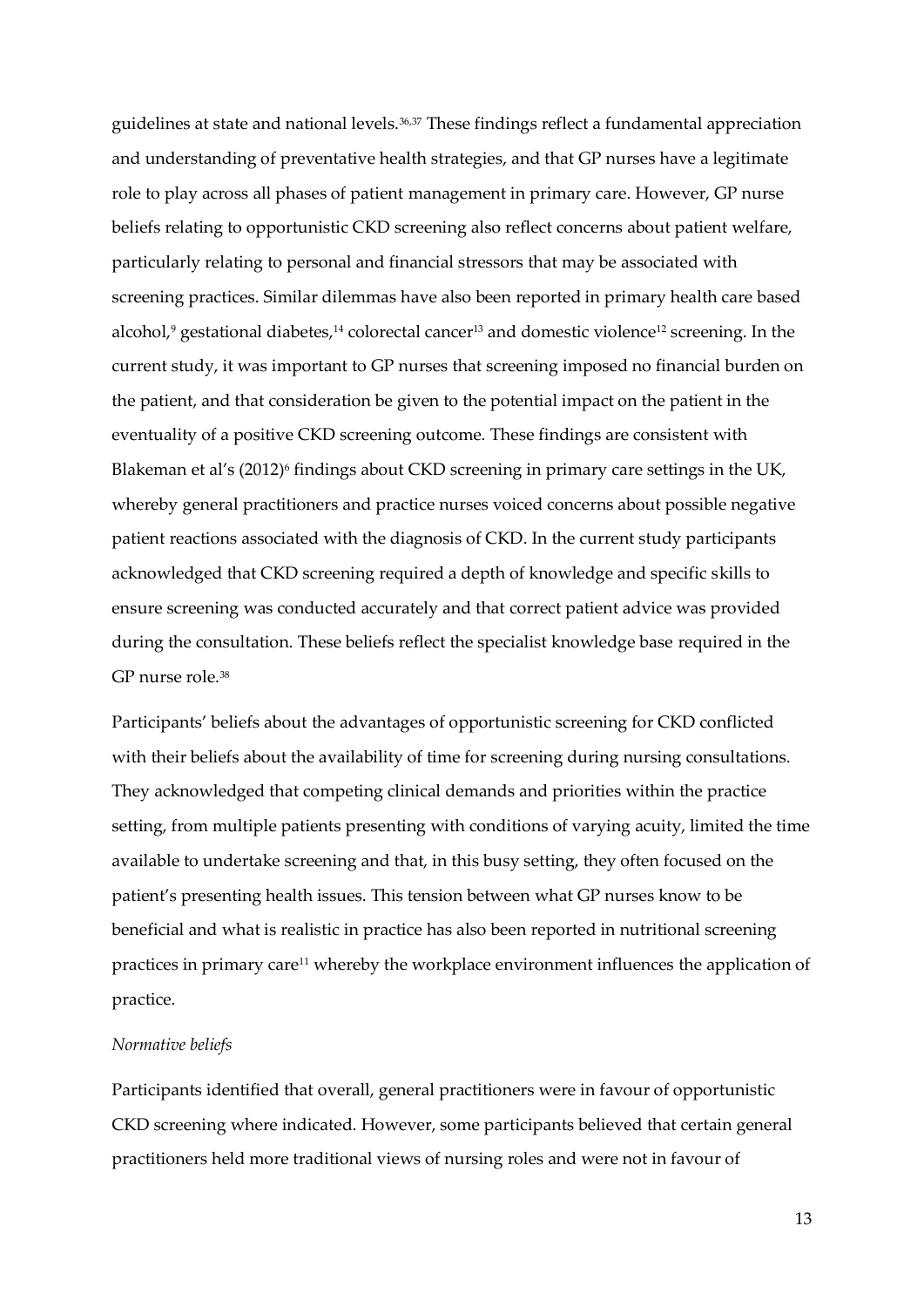delegating CKD screening to nurses or endorsing nurse screening in their practice setting. These opposing beliefs possibly account, in part, for reported inconsistencies in opportunistic CKD screening and management practices in general practice.<sup>5-7</sup>

Participants' perceptions of general practitioner and patient beliefs about nursing consultations, who should conduct screening, the underutilisation of GP nurses, and about providing approval for screening activities, points to deeper normative beliefs about the exercise of personal and professional authority and power over nursing roles and activities. They also point to the pervasive impact of activity based funding on GP services and practice viability, and how this can influence the culture of individual GP settings. The issue of remuneration is consistent with previous findings relating to GP nurse screening for cervical cancer in the Australian primary care setting. 38

#### *Perceived behavioural control*

Participants' beliefs about a lack of time for screening activities during consultations was a recurring theme. The lack of time related to the busyness of the GP setting from having multiple patients presenting to the practice at the one time, multiple general practitioners to support, the often complex and acute nature of patient presentations, and the demands of having different and competing presenting health issues at one time. Importantly however, the participants held strong beliefs about the negative impact a lack of MBS funding had on how they were able to spend their nursing time and what activities they could perform. For these nurses, a lack of a specific MBS item number for CKD screening translated into CKD screening being displaced by activities that were reimbursable. In these circumstances nurse screening activities were controlled by general practitioner beliefs about the cost of nurse employment, potential practice income generation, and the financial sustainability of the practice.

While participants identified time and lack of funding for screening services as being the principal barriers to CKD screening, the reality was that their workplace culture and relationships with general practitioners often did not afford them the opportunity to do so. While the advent of roles such as nurse practitioners have advanced the scope of practice for nurses, it is apparent from the findings of this study that inter-professional conflicts still exist in workplaces where the hierarchical structure sees nurses as subordinate to doctors.

14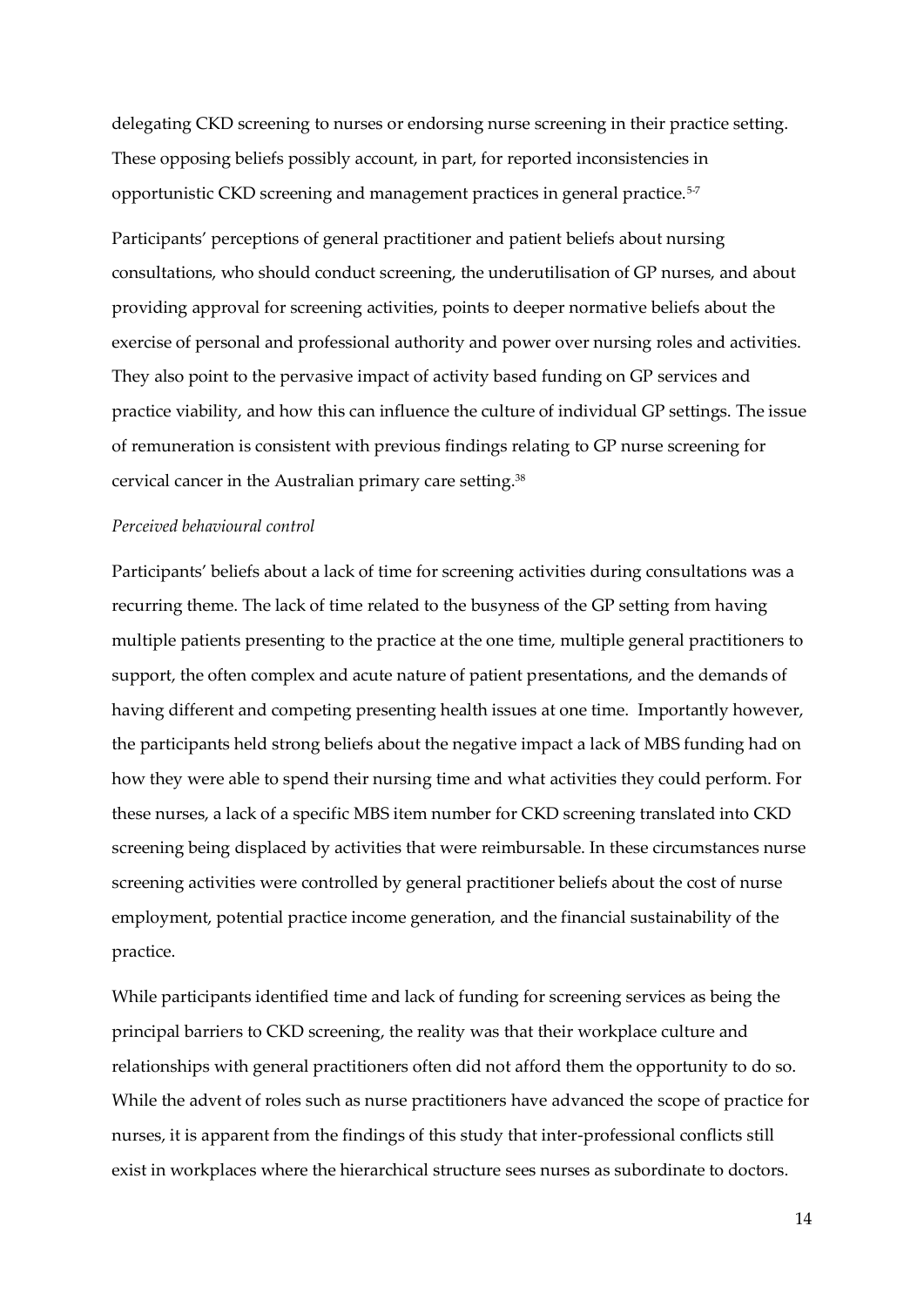Consequently, there may be situations where GP nurses recognise the need for opportunistic screening but lack the volitional control to do. These findings are consistent with other specialty areas including cervical cancer screening,<sup>39</sup> oral cancer screening,<sup>40</sup> and nutritional screening,<sup>11</sup> where discord between organisational cultures preclude healthcare professionals from implementing evidence-based screening practices and create a dissonance between personal beliefs and practice behaviours.

The findings of this study indicate a major disconnect between practice nurses' understanding of the benefits of CKD screening and whether screening is actually carried out due to the lack of an MBS item number. These results are of concern given the evidence that early detection of CKD is critical in reducing the disease burden and limiting its progression,<sup>1</sup> let alone the cost savings of early detection on health expenditure.<sup>2</sup> Participants suggested that the availability of an MBS item number would address this issue. Unfortunately, it appears that currently decisions about opportunistic CKD screening during nursing consultations are determined by the business orientation of general practices, and the perception of nurses' time being a fiscal imperative.

### **Limitations of this study and implications for future research**

As with most qualitative research, the generalisation of these findings to the wider GP setting may be limited. This study sample was derived from GP nurses who worked in regional New South Wales, Australia and was not representative of metropolitan, rural or remote settings. Additional studies are required to determine whether the findings of this study are consistent in these practice settings. The use of an online platform to collect data was a limitation as this approach did not allow for a deeper exploration of issues raised by participants. However, the aim of this study was to identify the most common salient behavioural, normative and control beliefs related to CKD screening practices rather than explore and find deeper meaning from the data. Additionally, although we anticipated that an online recruitment strategy would extend the pool of potential participants, it may have in fact restricted participants who did not have access to email or social media. Future research in this area should consider using focus groups or face to face interviews as alternate data collection methods.

### **Conclusion**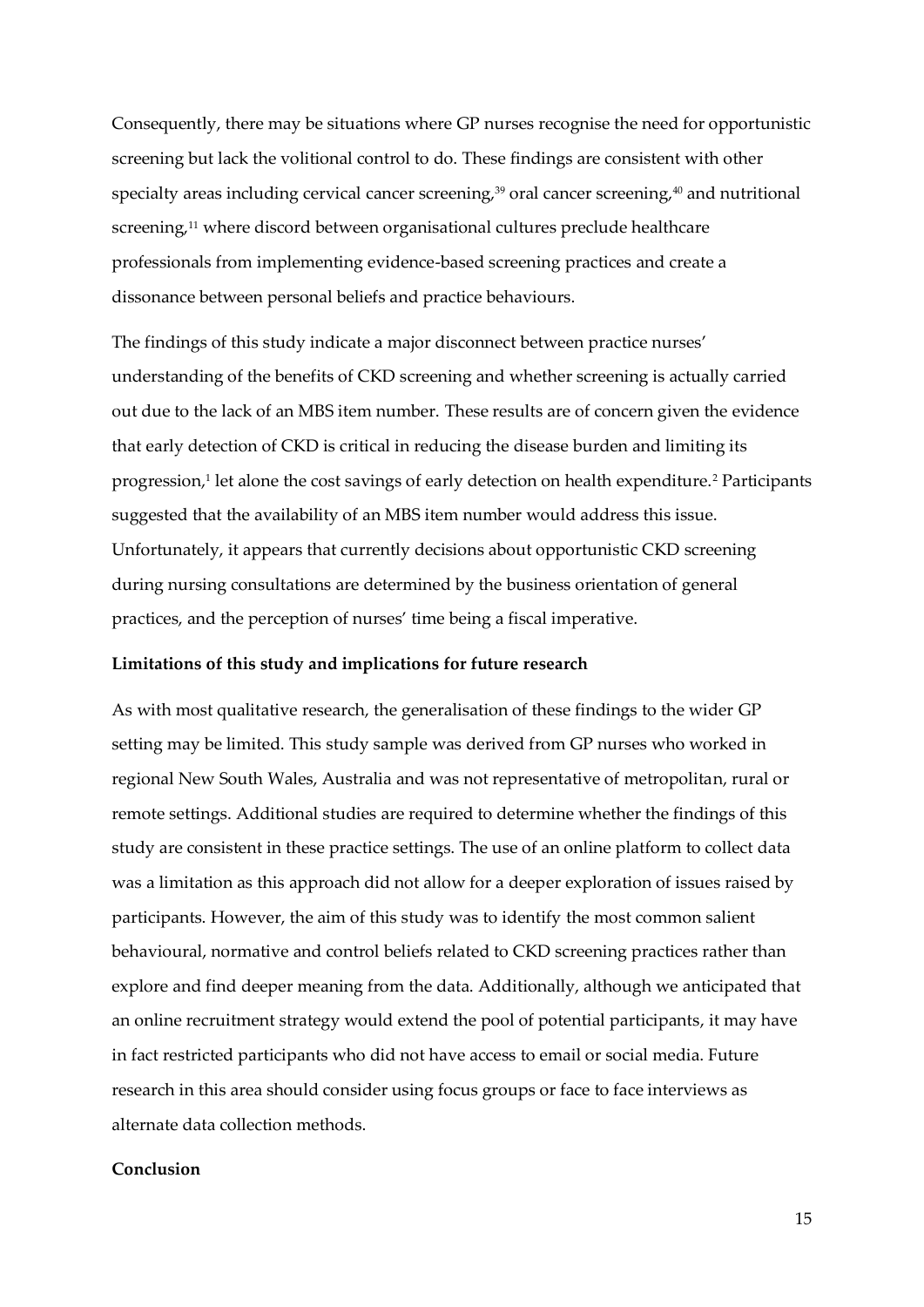This study revealed that participants recognised the benefits of opportunistic CKD screening particularly in the areas of prevention, early detection and timely management of the disease. The challenges of time constraints and lack of financial reimbursements meant that opportunistic screening was not always performed. Participants identified tension between practice nurse and general practitioner roles that contributed to either confusion about who should undertake screening practices, or an explicit resistance from general practitioners who believed practice nurses should not be screening or consulting with patients. Some participants also identified a lack of knowledge related to best practice screening.

Before interventions to improve the uptake of screening practices in primary care can be designed and implemented, it is necessary to identify the barriers to change. In the current study the barriers to CKD screening were identified as complex and multifaceted with many inter-related variables that were both socially and organisationally driven. The major barrier of time is only likely to be overcome if an MBS item number for chronic disease screening is implemented or if practices can learn from other practices that have successfully implemented chronic disease screening programs with minimal cost to the practice. The early detection of CKD reduces disease-related morbidity and mortality, consequently there is a moral imperative that GP settings identify strategies to improve opportunistic screening. This will be most likely achieved if the organisational culture of general practice respects a more collaborative approach to patient care and general practices can be reimbursed for nurse-led CKD screening activities.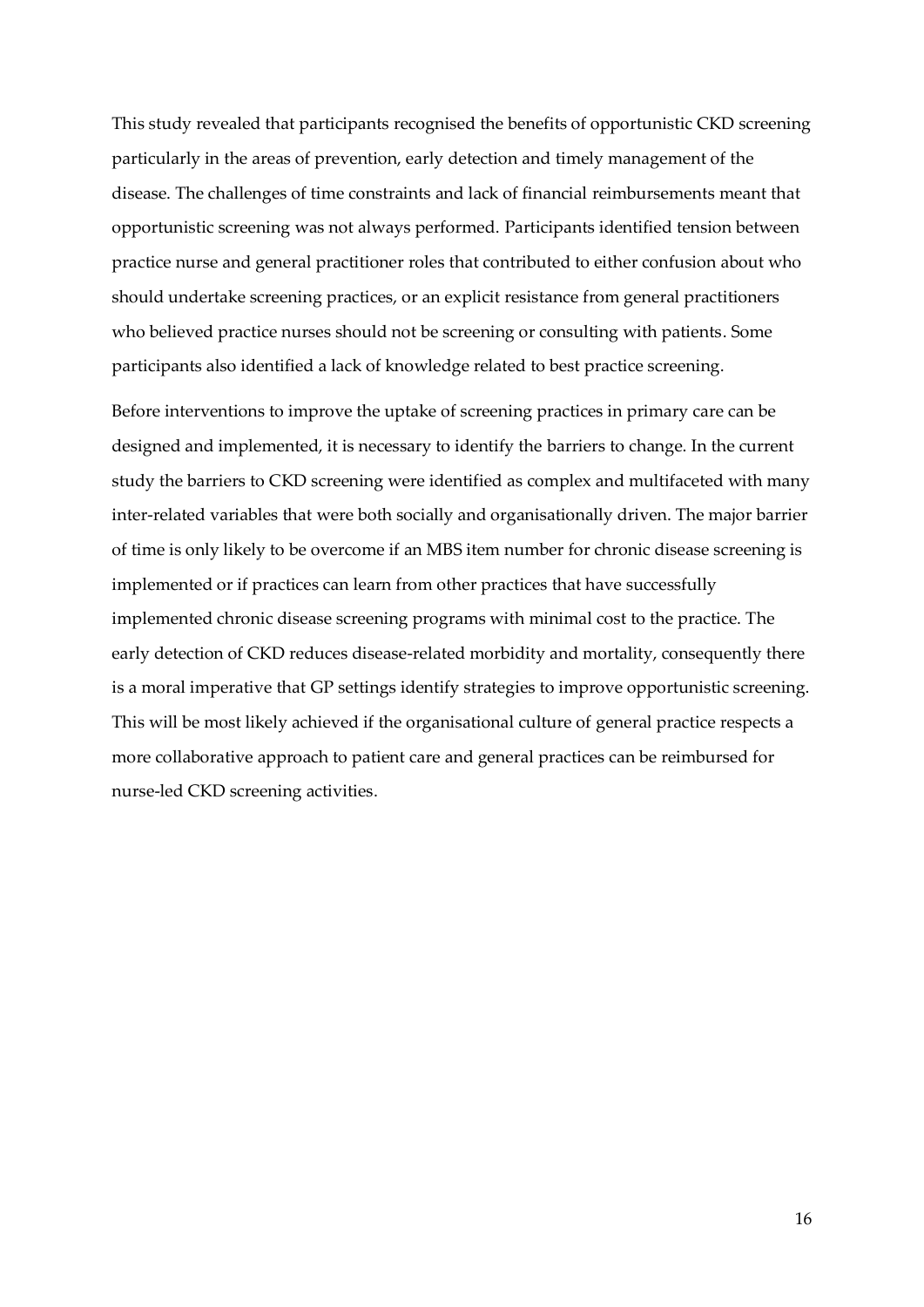### **References**

1. Mathew T, Corso O. Review article: Early detection of chronic kidney disease in Australia: Which way to go? *Nephrology*. 2009; 14(4): 367-73.

2. Howard K, Salkeld G, White S, Chadban S, Craig J, McDonald S, et al. The costeffectiveness of early detection and intervention to prevent the progression of chronic kidney disease in Australia. Melbourne: *Kidney Health Australia*; 2006.

3. Mathew T, Corso O, Ludlow M, Boyle A, Cass A, Chadban SJ, et al. Screening for chronic kidney disease in Australia: a pilot study in the community and workplace. *Kidney Int*. 2010; 77: S9-S16.

4. Tracey K, Cossich T, Bennett PN, Wright S, Ockerby C. A nurse managed kidney disease program in regional and remote Australia. *Renal Society of Australasia Journal*. 2013; 9(1): 28- 34.

5. Razavian M, Heeley EL, Perkovic V, Zoungas S, Weekes A, Patel AA, et al. Cardiovascular risk management in chronic kidney disease in general practice (the AusHEART study). *Nephrology Dialysis Transplantation*. 2011; 18(10): 2766-72.

6. Blakeman T, Protheroe J, Chew-Graham C, Rogers A, Kennedy A. Understanding the management of early-stage chronic kidney disease in primary care: a qualitative study. *Br J Gen Pract*. 2012; 62(597): e233-e42.

7. Crinson I, Gallagher H, Thomas N, de Lusignan S. How ready is general practice to improve quality in chronic kidney disease? A diagnostic analysis. *Br J Gen Pract*. 2010; 60(575): 403-9.

8. Hewitt NA, Elder GJ. Opportunistic in‐hospital screening for kidney disease using the Kidney Health Check. *Nephrology*. 2014; 19(11): 693-8.

9. Broyles LM, Rodriguez KL, Kraemer KL, Sevick MA, Price PA, Gordon AJ. A qualitative study of anticipated barriers and facilitators to the implementation of nurse-delivered alcohol screening, brief intervention, and referral to treatment for hospitalized patients in a Veterans Affairs medical center. *Addict Sci Clin Pract*. 2012; 7(7): 1-20.

10.Friedberg MW, Van Busum K, Wexler R, Bowen M, Schneider EC. A demonstration of shared decision making in primary care highlights barriers to adoption and potential remedies. *Health Aff (Millwood)*. 2013; 32(2): 268-75.

11.Green S, James E. Barriers and facilitators to undertaking nutritional screening of patients: a systematic review. *J Hum Nutr Diet*. 2013; 26(3): 211-21.

12.Guillery ME, Benzies KM, Mannion C, Evans S. Postpartum nurses' perceptions of barriers to screening for intimate partner violence: a cross-sectional survey. *BMC Nurs*. 2012;  $11(1): 2.$ 

13.Omran S, Barakat H, Muliira JK, Aljadaa N. Knowledge, experiences, and barriers to colorectal cancer screening: a survey of health care providers working in primary care settings. *J Cancer Educ*. 2015; 30(1): 53-61.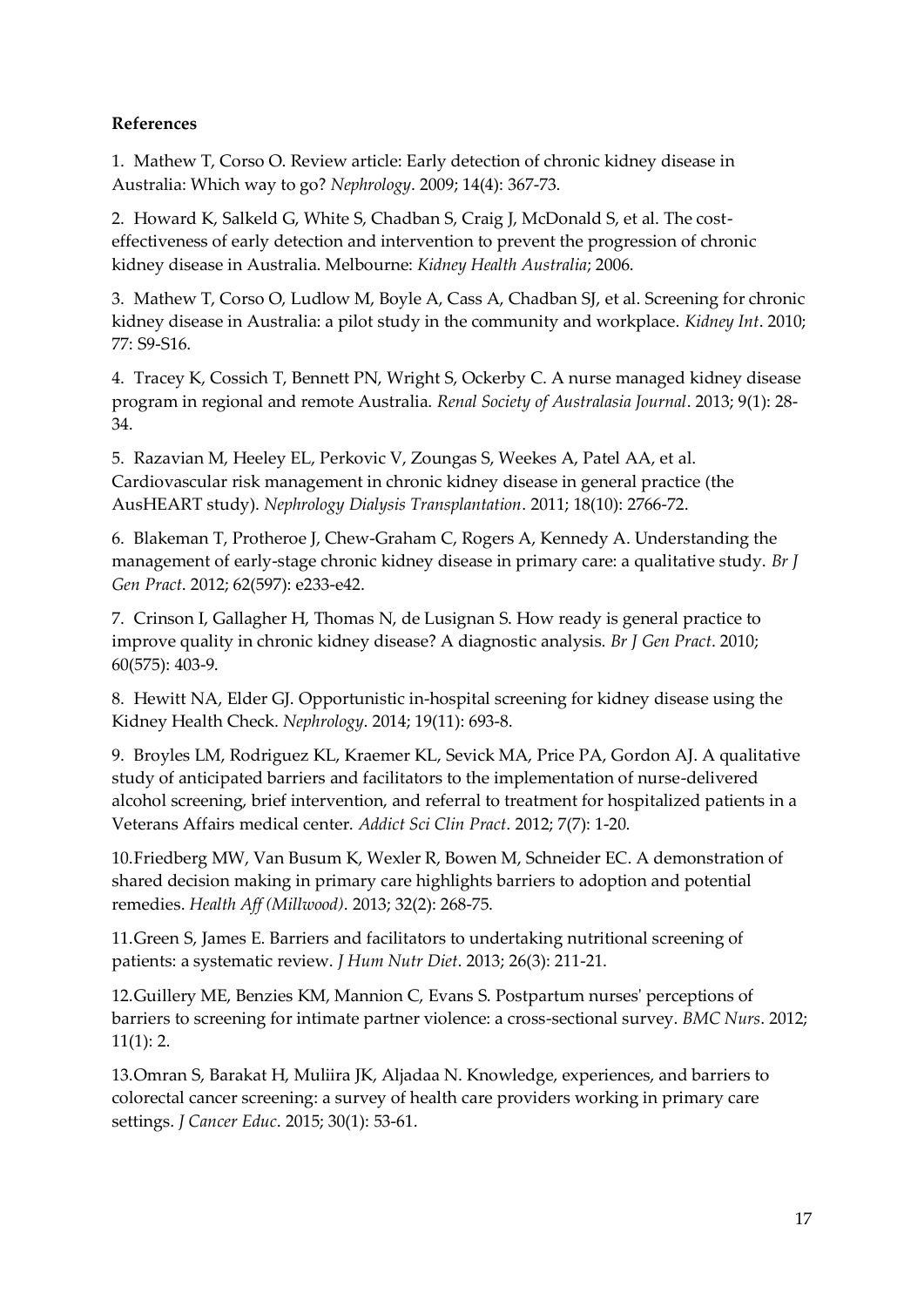14.Buckley B, Harreiter J, Damm P, Corcoy R, Chico A, Simmons D, et al. Gestational diabetes mellitus in Europe: prevalence, current screening practice and barriers to screening. A review. *Diabet Med*. 2012; 29(7): 844-54.

15.Australian Institute of Health & Welfare. Nursing and midwifery workforce report. Canberra AIHW; 2014.

16.Australian Medicare Local Alliance. 2012 General practice nurse national survey report. Canberra: Australian Medicare Local Alliance; 2012.

17.Mills J, Fitzgerald M. The changing role of practice nurses in Australia: an action research study. *Australian Journal of Advanced Nursing,* . 2008; 26(1): 16-20.

18.Hoare KJ, Mills J, Francis K. The role of Government policy in supporting nurse‐led care in general practice in the United Kingdom, New Zealand and Australia: an adapted realist review. *J Adv Nurs*. 2012; 68(5): 963-80.

19.Giles M, Connor S, McClenahan C, Mallett J, Stewart-Knox B, Wright M. Measuring young people's attitudes to breastfeeding using the Theory of Planned Behaviour. *Journal of Public Health*. 2007; 29(1): 17-26.

20.Kothe E, Mullan B, Butow P. Promoting fruit and vegetable consumption. Testing an intervention based on the theory of planned behaviour. *Appetite*. 2012; 58(3): 997-1004.

21.Darker C, French D, Eves F, Sniehotta F. An intervention to promote walking amongst the general population based on an 'extended'theory of planned behaviour: a waiting list randomised controlled trial. *Psychology and Health*. 2010; 25(1): 71-88.

22.Lapkin S, Levett-Jones T, Gilligan C. Using the Theory of Planned Behaviour to examine health professional students' behavioural intentions in relation to medication safety and collaborative practice. *Nurse Educ Today*. 2015; 35(8): 935-40.

23.Omura M, Levett‐Jones T, Stone TE, Maguire J, Lapkin S. Measuring the impact of an interprofessional multimedia learning resource on Japanese nurses and nursing students using the Theory of Planned Behavior Medication Safety Questionnaire. *Nurs Health Sci*. 2015.

24.Epton T, Norman P, Dadzie A-S, Harris PR, Webb TL, Sheeran P, et al. A theory-based online health behaviour intervention for new university students (U@ Uni): results from a randomised controlled trial. *BMC Public Health*. 2014; 14(1): 563.

25.Cleary CM, White KM, Young RM, Hawkes AL, Leske S, Starfelt LC, et al. Study protocol: a randomised controlled trial of a theory-based online intervention to improve sun safety among Australian adults. *BMC Cancer*. 2014; 14(1): 162.

26.White KM, Starfelt LC, Young RM, Hawkes AL, Cleary C, Leske S, et al. A randomised controlled trial of an online theory-based intervention to improve adult Australians' sunprotective behaviours. *Prev Med*. 2015; 72: 19-22.

27.Ajzen I. The theory of planned behavior. *Organ Behav Hum Decis Process*. 1991; 50(2): 179- 211.

28.Ajzen I. Perceived behavioral control, self-efficacy, locus of control, and the theory of planned behaviour. *J App Soc Psych*. 2002; 32(4): 665-83.